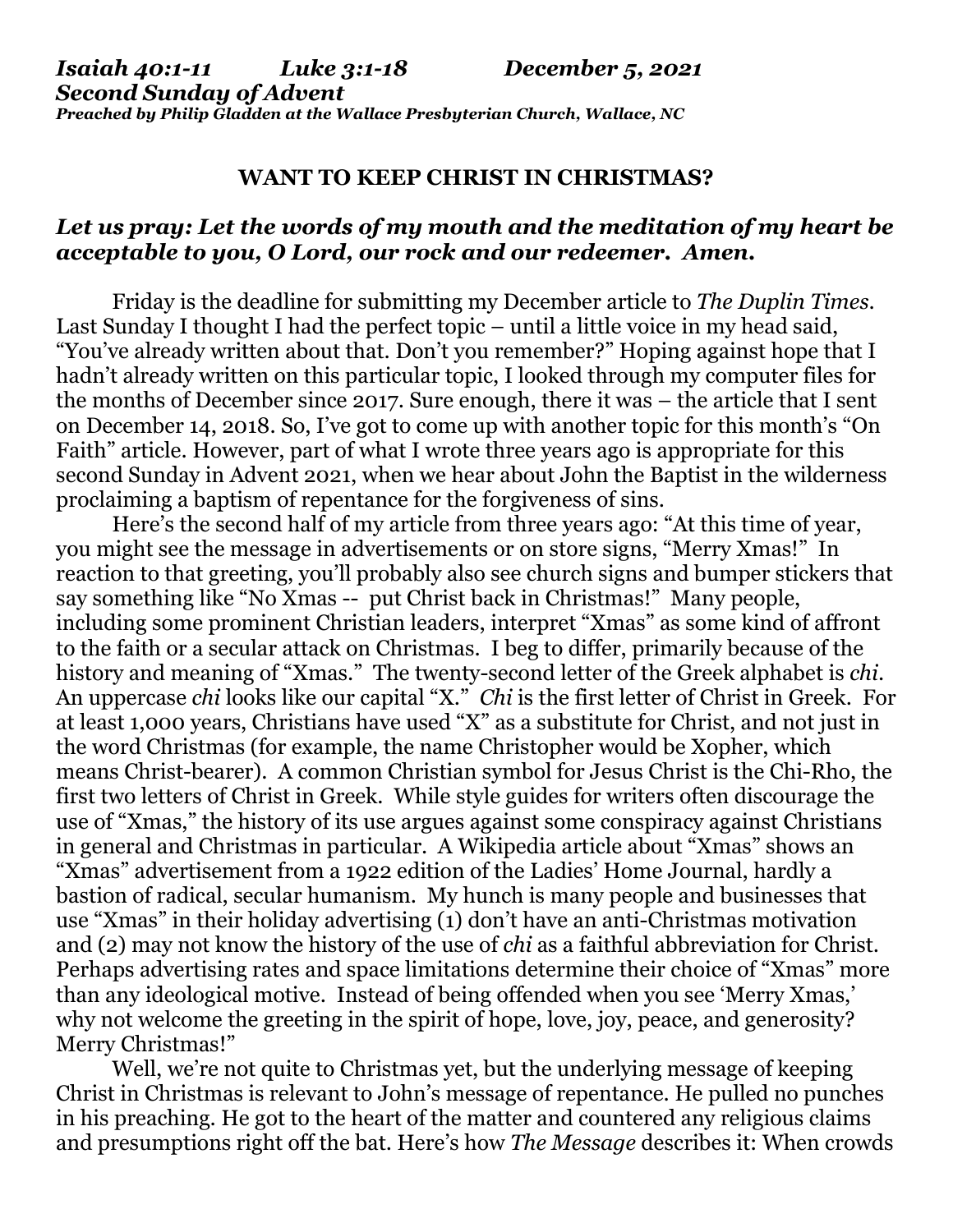of people came out for baptism because it was the popular thing to do, John exploded: "Brood of snakes! What do you think you're doing slithering down here to the river? Do you think a little water on your snakeskins is going to deflect God's judgment? It's your *life* that must change, not your skin. And don't think you can pull rank by claiming Abraham as 'father.' Being a child of Abraham is neither here nor there—children of Abraham are a dime a dozen. God can make children from stones if he wants. What counts is your life. Is it green and flourishing? Because if it's deadwood, it goes on the fire." (Luke 3:7-9)

 We could sympathize with the crowds if they were offended by John's message or got defensive at his calling them snakes slithering down to the water. Instead, the crowds asked John, "What then should we do?" to which John replied, "Share your coats and food with those who don't have any. Don't take more than you're supposed to. Don't use your position of power and authority to manipulate other people." In other words, once you come out of the waters of baptism, live as if it actually means something in your life. Someone has characterized John's message as one of "social responsibility," a call to live an ethical life. John's message sounds a lot like what we've been hearing from the first Sunday in June – from Jesus's Sermon on the Mount; from Paul's letter to the Ephesians; and from Jesus's encounters with would-be followers on his journey to Jerusalem. We might sum up the whole message this way: "Love the Lord your God with all your heart, and with all your soul, and with all your mind, and with all your strength. Love your neighbor as yourself."

 Interestingly, in Volume II of Luke's two volume work, the Book of Acts, after Peter preached a convicting sermon about Jesus Christ on the Day of Pentecost, the crowds were cut to the heart and asked, "Brothers, what should we do?" – the very same question the crowds, the tax collectors, and the soldiers on the banks of the Jordan River asked John. Peter echoed John's wilderness cry: "Repent, and be baptized every one of you in the name of Jesus Christ so that your sins may be forgiven; and you will receive the gift of the Holy Spirit." (Acts 2:37-38) But Luke tells us they did even more than that: "They devoted themselves to the apostles' teaching and fellowship, to the breaking of bread and the prayers, had all things in common, sold their possessions and goods and distributed the proceeds to all who had need, spent much time together in the temple, broke bread at home and ate their food with glad and generous hearts, praised God, and had the goodwill of all the people." (Acts 2:42-46)

 In other words, they bore fruits worthy of repentance. Want to keep Christ in Christmas? Bear fruits worthy of repentance. My sermon title was inspired by a Facebook meme that some of you may have seen: "Want to keep Christ in Christmas? Feed the hungry, clothe the naked, forgive the guilty, welcome the unwanted, care for the ill, love your enemies, and do unto others as you would have done unto you." Someone else posted another meme with a similar message. It is a Christmas To-Do List that will sound familiar: buy presents; wrap gifts; send gifts; shop for food; see the lights. However, the list has been tweaked with a red pencil. The new To-Do List sounds sort of like John's answer to the crowds that asked, "What then should we do?" The revised list reads: be present; wrap someone in a hug; send peace; donate food; be the light.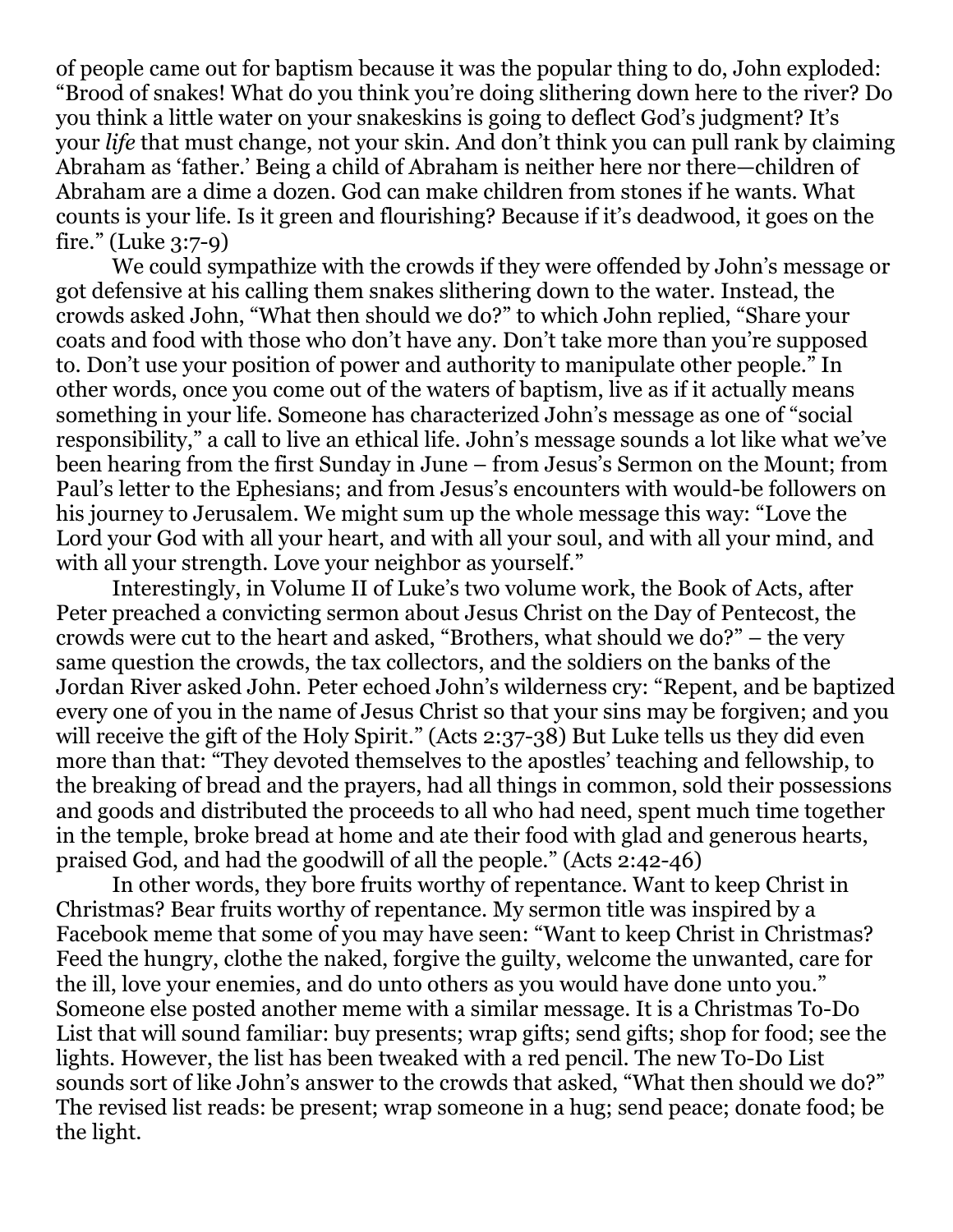Right before I wrote this sermon, I saw another Facebook meme posted by a friend that reads: "The appropriate greeting is not 'Merry Christmas' but 'Penitent Advent You Miserable Sinner.'" That made me chuckle, but maybe in a sort of uneasy way. There were some very interesting comments in response to that meme: "If Advent is a time of repentance, making penance, and preparation, some of y'all better hope Jesus comes back later rather than sooner. . . I said this to a friend of mine at a store today who was working behind the counter, and immediately got a congrats and highfive from the guy behind me in line . . .I once heard an Advent sermon that began, 'Merry Christmas, you brood of vipers!'"

 Want to keep Christ in Christmas? Then do something! In a sermon called "Live Prepared," Dr. John Westerhoff says, "There was a time when to repent implied expressing deep sorrow and regret for our sins. . . Advent became much like Lent, a second penitential season. But in our day theologians have rightfully turned Advent into a contemplative season in which we are invited to contemplate future possibilities and how we might live faithfully between the times, between Christ's first and second comings, between the already and not yet of God's new creation." He concludes, "Living prepared is more than our getting ready for God to do something. Rather, it is to reflect upon what we ask God to do in our prayers so that we might make sure that we are cooperating with God to make those prayers possible. Remember, by nature we humans are wholly dependent on God, but also remember that God has chosen to be dependent on us. We can do nothing without God's help and God will do nothing without ours."<sup>1</sup>

 At the end of Wednesday morning's Bible study, I posed a rhetorical question to folks to think about in preparation for worship, for going through this Advent season, and for living in this in-between time, between the now and the not yet. Let me share it with you, also. Imagine that John the Baptist was our preacher this morning. You have heard his message of repentance for the forgiveness of sins and his many other exhortations of good news. As you shake John's hand in the vestibule after worship, you ask him, "What then should I do?" What would John say to you?

 Norman Cousins was the editor of The Saturday Review from 1940-1971. One of his editorials was about an interesting conversation he had with a Hindu priest in India. I read this to the Wednesday morning Bible Study group. When I finished, someone said, "Those are harsh words." Yes, they are. But, then, so were John the Baptist's words in the wilderness. Nevertheless, Luke includes John's desert preaching with his many other exhortations and calls them "good news." Here is Norman Cousins's story:

 "He talked at length with a Hindu priest named Satis Prasad. The man said he wanted to come to our country to work as a missionary among the Americans. Cousins assumed that he meant that he wanted to convert Americans to the Hindu religion. But when asked, Satis Prasad said, 'Oh no, I would like to convert them to the Christian religion. Christianity cannot survive in the abstract. It needs not membership, but believers. Not people who talk about their faith but live their faith. The people of your country may claim they believe in Christianity; but from what I read at this distance, Christianity is more a custom than anything else. I would ask that you either accept the teachings of Jesus in your everyday life and in your affairs as a nation, or stop invoking